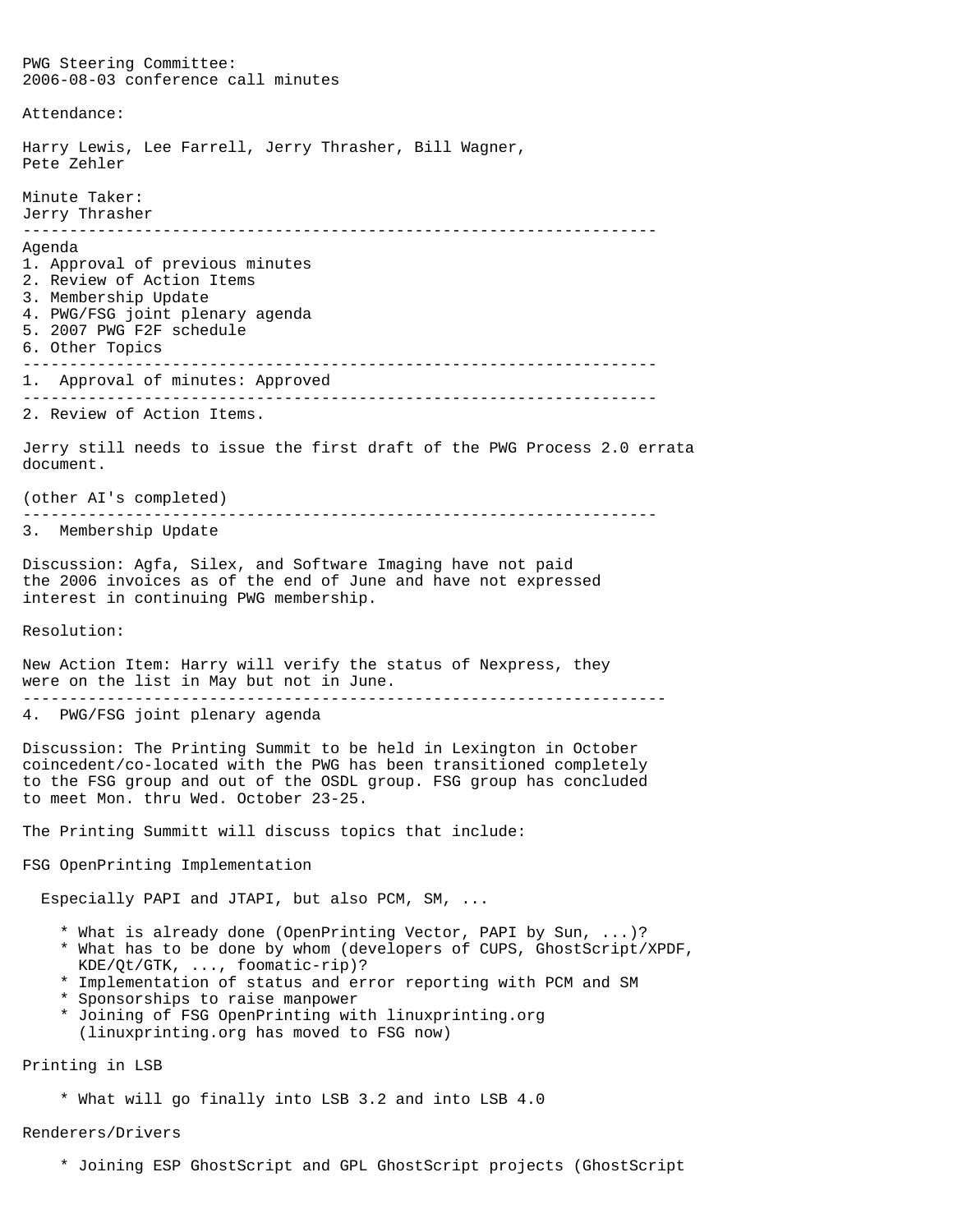HEAD is GPL now)

- \* XPDF/libpoppler renderer with IJS, CUPS Raster, and OpenPrinting vector interfaces
- \* Separating out the built-in GhostScript drivers with OpenPrinting Vector interface
- \* Applications producing PDF instead of PostScript
- \* Standard directories for PPDs and drivers
- \* Standard IEEE-1284 strings and standard MIBs for easy printer model identification for automatic printer setup
- \* Apps must produce a PostScript or PDF from which all text can be extracted as ASCII/UTF-8 characters, to make the text searchable and Braille-printable.

Printing Dialog

- \* Common printing dialog via Portland
- \* Development state of printing (and printer setup) dialogs by usability people (Relevantive, ...)
- \* GTK, Qt, KDE development
- \* Dialog extensibility by printer model and by application
- \* Coomon tools/GUIs for printer setup/admin?

## Printer Certification

- \* How is certification done by the distros currently?
- \* Which criteria should be checked?
- \* Who should do the certification?
- \* How should results be presented on linuxprinting.org

Raising Manpower

- \* Sponsorships for implementing API libraries, driver modularization, printing dialogs, ...
- \* Employment of printing developers by printer manufacturers, distros, ...
- \* Supplying test hardware to developers

There will also be a joint plenary between FSG group and the PWG on Thursday morning October 26.

We need to look at time allotments for the following PWG topics. These same working groups will need normal business time during the PWG F2F schedule as well.

Semantic Model 2.0 DMTF CIM Alignment MFD Alerts MFD Management Efforts (WIMS abstract protocol and Counter) IPP Extensions (PSX)

Resolution:

New Action Item: Harry will post a straw man agenda for the PWG meeting and will start working with Till Kamppeter(FSG) on a detailed schedule for the Thursday morning joint plenary. ----------------------------------------------------------------------

## 5. 2007 PWG F2F schedule

Discussion: The SC starting working on the 2007 PWG F2F meeting schedule. It was decided that we would have five F2F meetings. From a co-ordination perspective the P2600 group does not currently have any F2F meetings in 2007 planned past July.

Resolution: Tentatively the week of Feb. 19 (Hawaii, co-locate with P2600), April (DC or Austin?? co-locate with P2600 if possible) July (Seattle??co-locate with P2600 if possible), September (Montreal??), December (San Diego??).